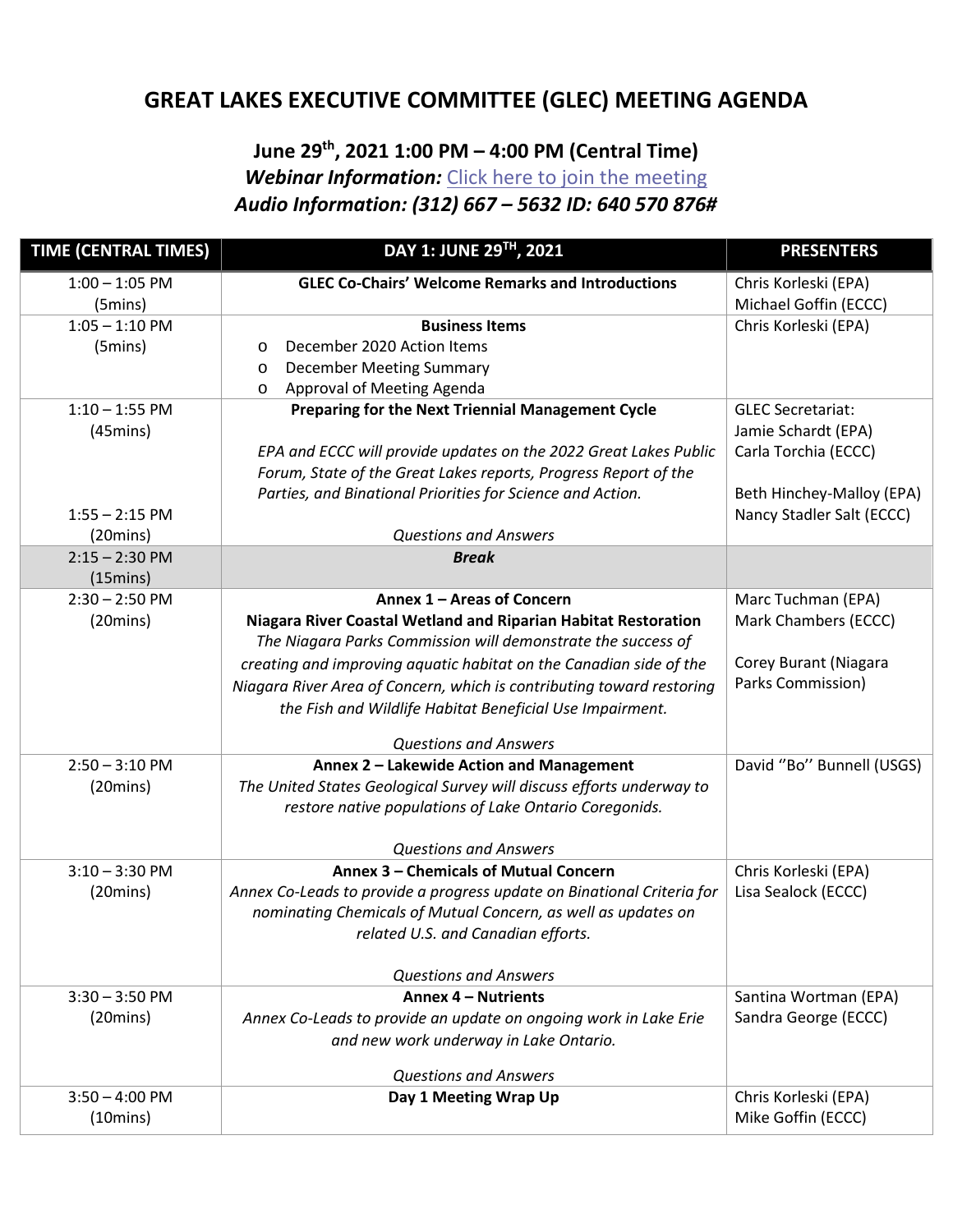## **GREAT LAKES EXECUTIVE COMMITTEE (GLEC) MEETING AGENDA**

## **June 30th, 2021 9:00 AM – 12:00 PM (Central Time)**  *Webinar Information: [Click here to join the meeting](https://teams.microsoft.com/l/meetup-join/19%3ameeting_MmZhMWZjOTYtMjM4Yy00ZDQzLTg4ZTEtZWQ3YmUzMzk3N2Jh%40thread.v2/0?context=%7b%22Tid%22%3a%2288b378b3-6748-4867-acf9-76aacbeca6a7%22%2c%22Oid%22%3a%22f619ed86-62d5-44c4-9a4b-d85b7abbb90b%22%7d) Audio Information: (312) 667 – 5632 ID: 328 543 38#*

| <b>TIME (CENTRAL TIMES)</b> | Day 2: June 30 <sup>th</sup> , 2021                                                                                                                                                                                             | <b>PRESENTERS</b>                                                                    |
|-----------------------------|---------------------------------------------------------------------------------------------------------------------------------------------------------------------------------------------------------------------------------|--------------------------------------------------------------------------------------|
| $9:00 - 9:05$ AM<br>(5mins) | <b>GLEC Co-Chair's Reconvene with Afternoon Session</b>                                                                                                                                                                         | Mike Goffin (ECCC)                                                                   |
| $9:05 - 9:25$ AM            | <b>Annex 5 - Discharges from Vessels</b>                                                                                                                                                                                        | Lorne Thomas (USCG)                                                                  |
| (20 mins)                   | Annex Co-Leads to provide an update on Canadian Ballast Water<br>Regulations, U.S. Vessel Incidental Discharge Act (VIDA), and the<br>status of the Great Lakes Center of Expertise for Oil Spill<br>Preparedness and Response. | Shannon Seko (TC)                                                                    |
|                             | <b>Questions and Answers</b>                                                                                                                                                                                                    |                                                                                      |
| $9:20 - 9:50$ AM            | Annex 7 - Habitat and Species                                                                                                                                                                                                   | Wendy Leger - (Meteorological                                                        |
| (30 mins)                   | Canada will present "Modelling Future Great Lakes Climate and Lake<br>Levels to Assess Coastal Wetland Resilience."                                                                                                             | Service of Canada, National<br>Hydrological Services/Boundary<br>Waters Issues Unit) |
|                             | U.S. Fish and Wildlife Service will discuss their coastal wetland                                                                                                                                                               |                                                                                      |
|                             | adaptation menu.                                                                                                                                                                                                                | Kristen Schmitt - (Northern<br>Institute of Applied Climate                          |
|                             | <b>Questions and Answers</b>                                                                                                                                                                                                    | Science, Michigan<br><b>Technological University)</b>                                |
| $9:50 - 10:05$ AM           | Annex 8 - Groundwater                                                                                                                                                                                                           | Howard Reeves (USGS)                                                                 |
| $(15 \text{mins})$          | Annex Co-Leads will discuss the development of the 2022 Report on                                                                                                                                                               | Mohamed Mohamed (ECCC)                                                               |
|                             | Relevant and Available Groundwater Science, as well as preliminary<br>report findings.                                                                                                                                          |                                                                                      |
|                             | <b>Questions and Answers</b>                                                                                                                                                                                                    |                                                                                      |
| $10:05 - 10:20$ AM          | Annex 9 - Climate Change Impacts                                                                                                                                                                                                | Jennifer Day (NOAA)                                                                  |
| $(15 \text{mins})$          | Annex Co-Leads will provide an update on key activities including a                                                                                                                                                             | Shaffina Kassam (ECCC)                                                               |
|                             | climate change video, a report summarizing climate change trends                                                                                                                                                                |                                                                                      |
|                             | and impacts, climate change webinar series, climate change<br>modeling workshop.                                                                                                                                                |                                                                                      |
|                             | <b>Questions and Answers</b>                                                                                                                                                                                                    |                                                                                      |
| $10:20 - 10:30$ AM          | <b>Discussion related to Annex Information Notes</b>                                                                                                                                                                            | Chris Korleski (EPA)                                                                 |
| $(10 \text{mins})$          | An opportunity for GLEC members and observers to ask questions or                                                                                                                                                               | Mike Goffin (ECCC)                                                                   |
|                             | comment on the Annex-specific information notes included in the<br>GLEC Participants' Binder.                                                                                                                                   |                                                                                      |
| $10:30 - 10:40$ AM          | <b>Break</b>                                                                                                                                                                                                                    |                                                                                      |
| $(10 \text{mins})$          |                                                                                                                                                                                                                                 |                                                                                      |